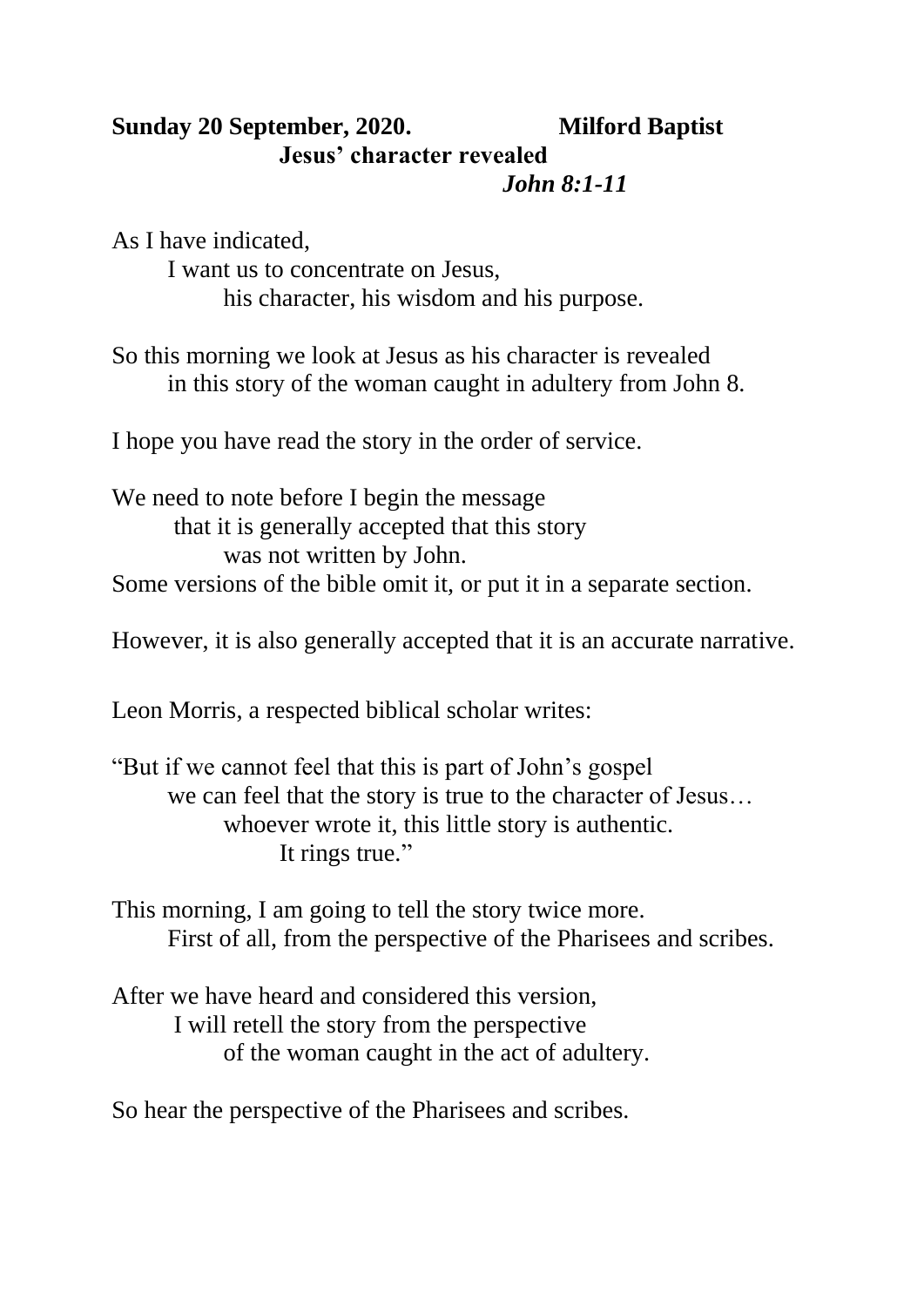At last we had him where we wanted him.

This Jesus fellow was causing us considerable grief.

People liked what they saw

they liked what they heard.

What was worse

– it caused them to 'not like' what we said.

Somehow we had to get the focus off him – off who he was - off what he taught.

And now we had come up with the 'how'. How we could make him look bad. How we could get rid of his credibility.

It was a clever plan.

Put him in a position where whatever he said would be wrong. Where he had two options and whichever he chose Would get him in trouble.

You see – we were not Pharisees and scribes without good reason. We knew the scriptures,

and we knew how we could use the scriptures to put this Jesus into an impossible situation.

It took clever planning.

We had to manipulate a situation,

set a trap,

initiate a plan where we could find a couple in a compromising situation.

And then we could haul the woman before Jesus and ask him what we should do to punish her. That was the question to which there was no right answer

So – as planned it all happened.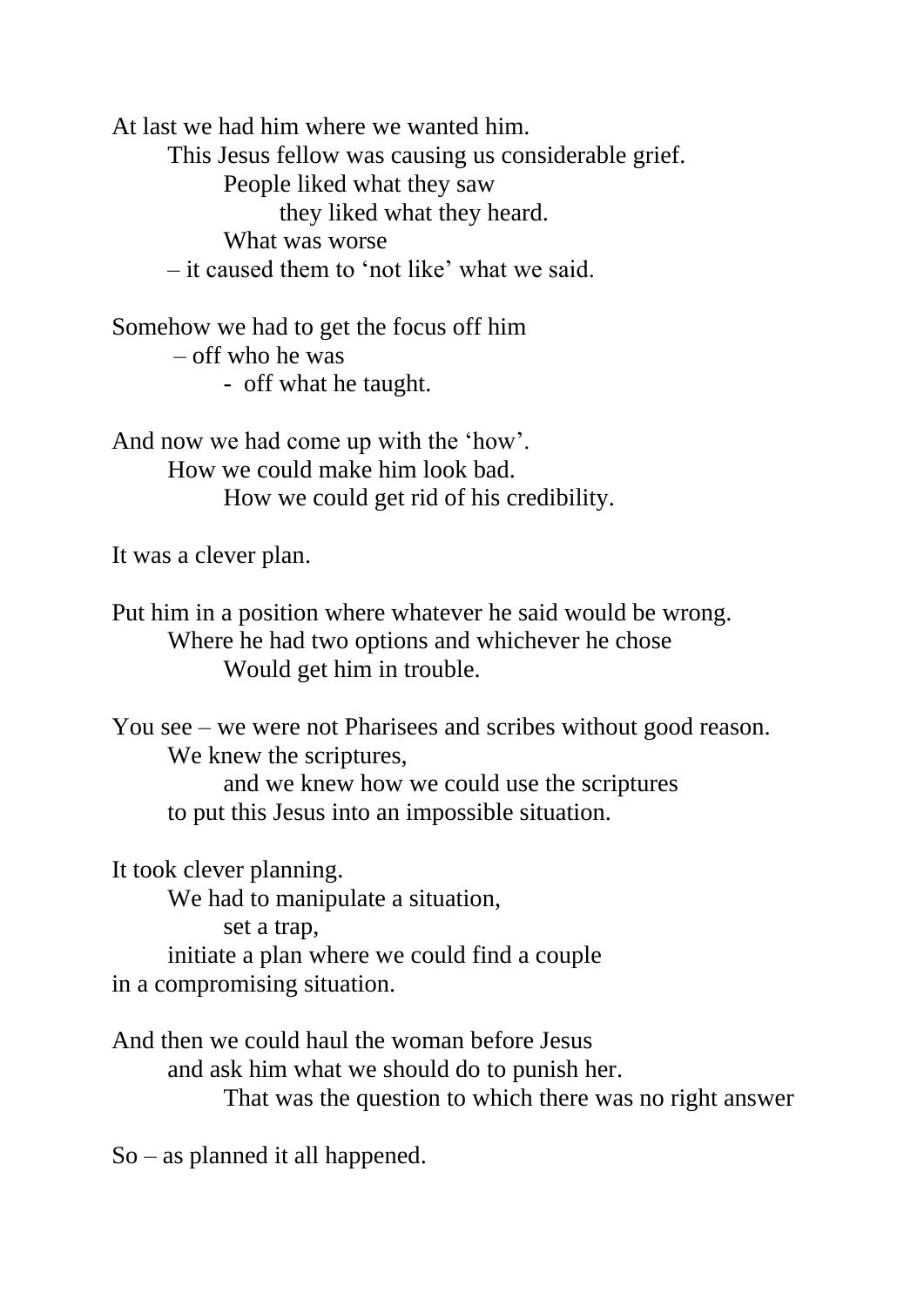The man – well, we let him get away –

The woman, we hauled to the temple courts where these gullible crowds were following Jesus' every word. This would show them.

Teacher, we said  $-1$  hope you heard the irony in that -Teacher, this woman was caught in the very act of adultery. The law of Moses says we should stone such women. What do you say?

We had him.

You see, if he answered 'stone her'

He would be encouraging an action contrary to Roman law.

If he answered 'don't stone her' he would be going against Jewish law.

And among all those people listening to all this there would be those who favoured leniency, and those who were legalists. There was no way he could please them all.

Yes – we had him where he was going to look bad to some, at least.

But this Jesus, unfortunately for us, Was not an easy walk-over.

Rather, he leant over,

and wrote with his finger in the dust of the ground. Didn't say anything.

He wasn't going to get away that easily. We put the pressure on some more. "Come on – give us an answer." Stone her or let her off?

Then he did speak, and we wished he hadn't.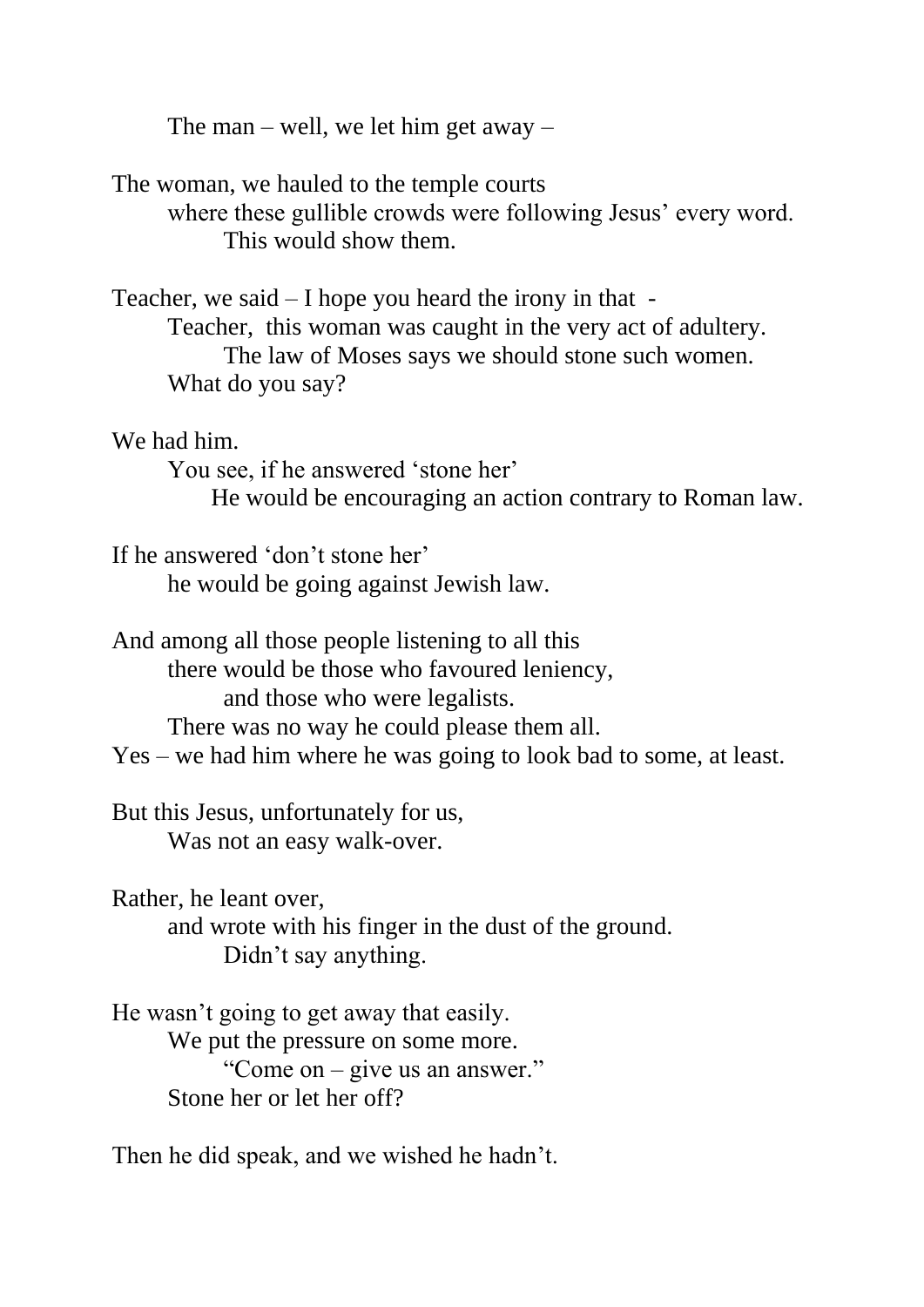If anyone of you is without sin – let him throw the first stone.

Instead of us having him in an impossible dilemma, He had us in an impossible dilemma.

Our plan had been too clever. We had let the man we had caught escape. That was part of our deal with him.

We didn't count on this Jesus knowing that we had ourselves broken the law which required both of the parties caught to face trial.

What Jesus was really saying was this:

"None of you is in a position to stone this woman, for you have disregarded the very law you profess to honour. It is a travesty."

It was the older, wiser of us,

who realised first that it was us who were trapped, not Jesus. And they quietly left, and the rest of us followed.

This Jesus was wiser, cleverer, smarter than we had realised. And we were the ones left looking just a little stupid.

Yes - we see the trappers became the trapped.

In this version of the story, we see the wisdom, the authority, the integrity, and the morality of Jesus, standing so obviously up against what was the hypocrisy of the Pharisees and scribes.

Yes - we see that there is no-one who is totally righteous, especially those who think they are!

Malcolm Muggeridge, in his wisdom, wrote this: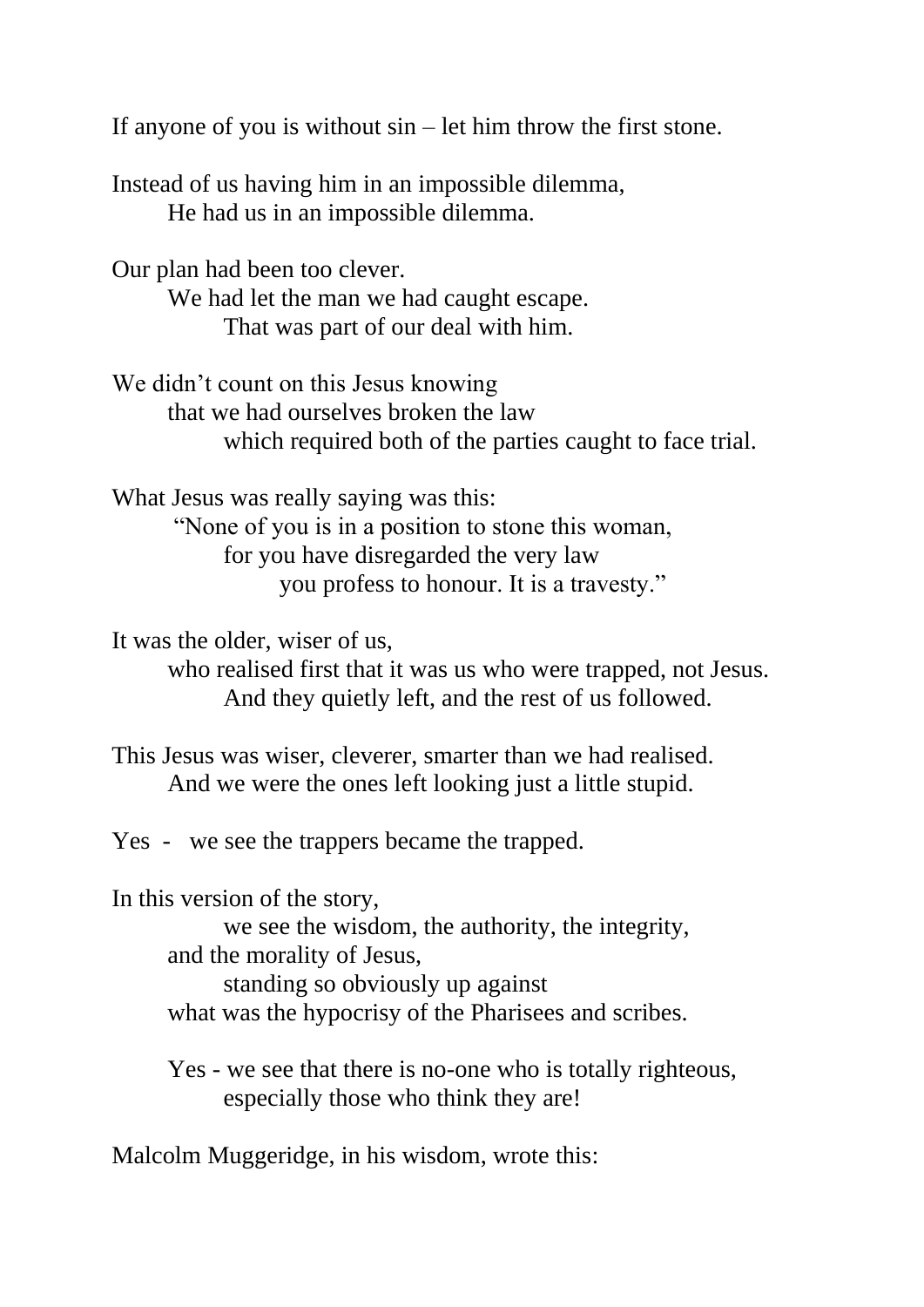It is precisely when you consider the best in man that you see there is in each of us a hard core of pride or self-centeredness which corrupts our best achievements and blights our best experiences.

It comes out in all sorts of ways—

in the jealousy which spoils our friendships,

 in the vanity we feel when we have done something pretty good, in the easy conversion of love into lust,

in the meanness which makes us depreciate the efforts of other people,

in the distortion of our own judgment by our own self-interest, in our fondness for flattery and our resentment of blame, in our self-assertive profession of fine ideals

which we never begin to practice.

So, given the challenge for those without sin to cast the first stone, We, too, would have to quietly sneak away.

Now – let's hear the story as told by the woman.

It was a real nightmare When I share it with you any nightmare you have experienced Would be just a dream.

It was an embarrassment beyond imagining. When I share it with you any embarrassment you have experienced would be mild in comparison.

It was so fearful. When I share it with you Any danger you have experienced Would be tame in comparison.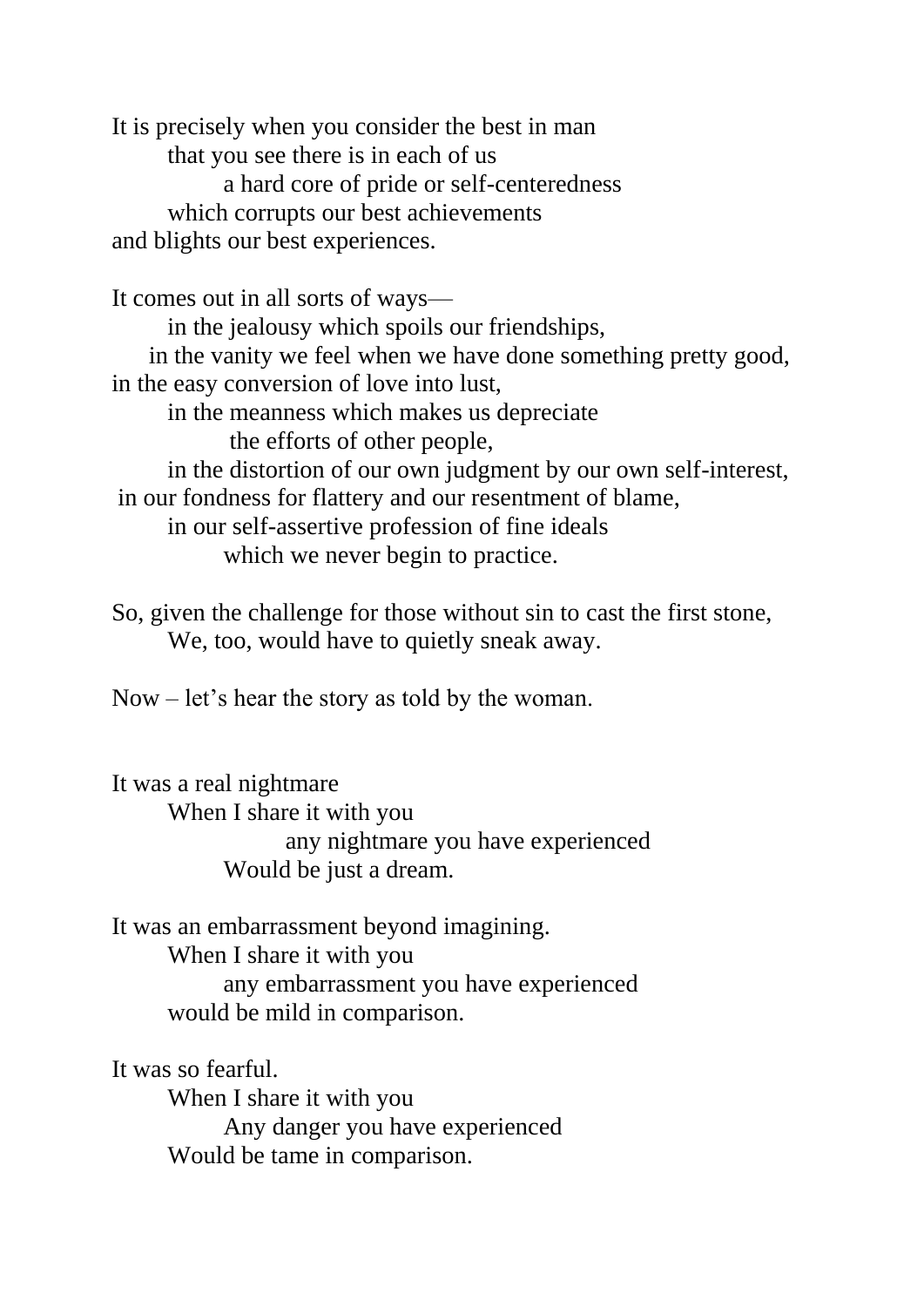It started with my being seduced by a man. That's the polite way of putting it! In my culture it was not acceptable to say 'no'.

But this was not just a private seduction. It was him setting up a performance. A performance that would see me being seized by the audience – the audience that he knew would be there.

And this audience was no unnamed, unimportant rabble It was the Pharisees and scribes The leaders of our people.

Now can you begin to understand my embarrassment?

Caught in the act of adultery. And not only seized but pushed and pulled To the courts of the Temple Where a large number of people were listening to a Rabi called Jesus.

There I was put on display in front of all the crowd. Standing alone in my shame and humiliation. Now can you begin to understand my nightmare?

Then they pressured the teacher. Reminded him that I deserved to be stoned to death. What did he say about that? I knew what the law said – it agreed with them. Now can you begin to understand my fear?

I had my head bowed What would he say? Would his words determine my future? Seal my death?

I couldn't hear any comment from the teacher.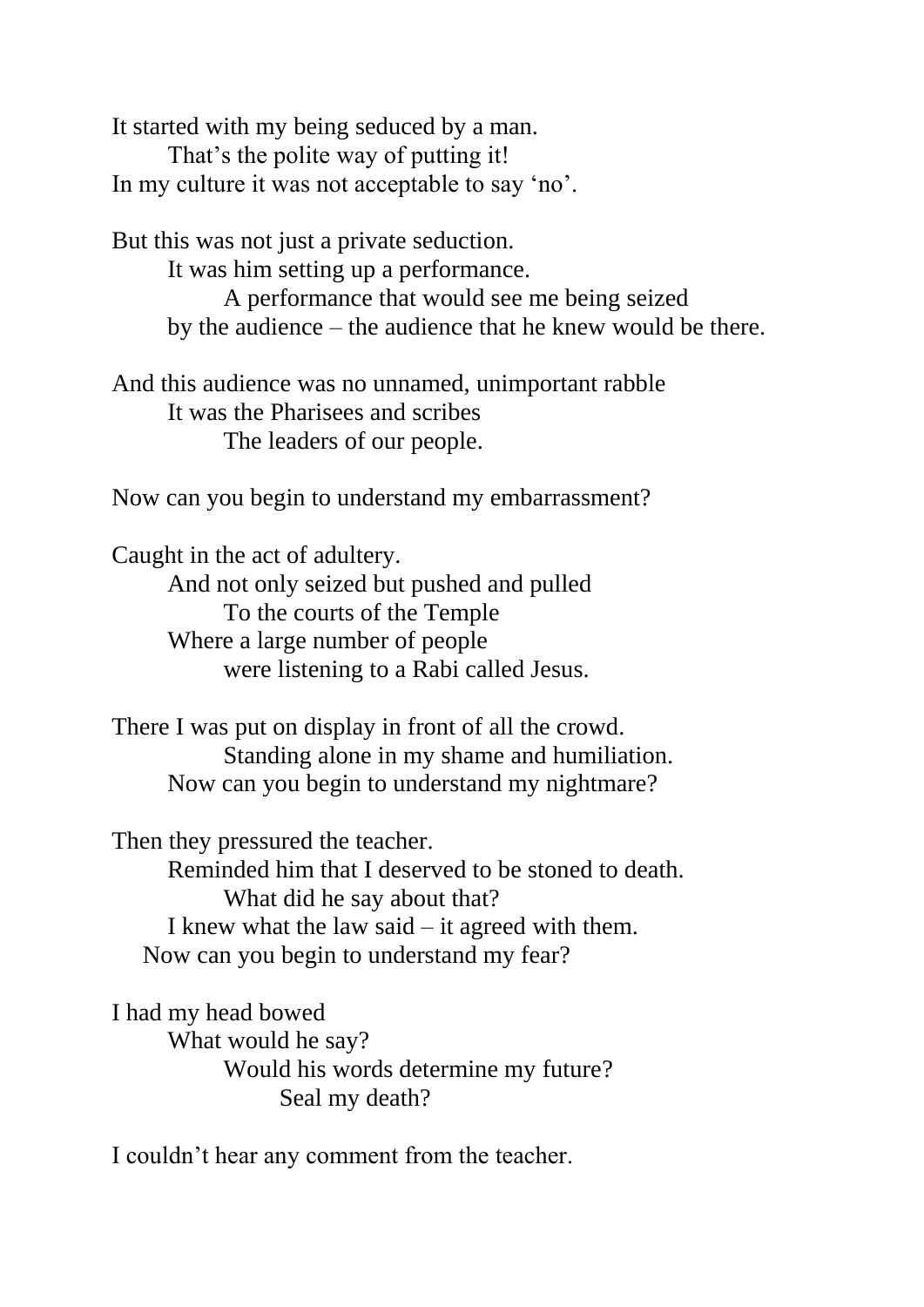The leaders kept on at him to make his decision. But he remained silent for some time.

When I glanced up he was bending down writing in the sand. Then he said the most unexpected thing.

He actually agreed that I should be stoned, but added the most incredible condition.

Let the person who had never sinned throw the first stone.

I waited for that first stone to hit. But there was a silence you could cut with a knife.

And when I diffidently looked up The leaders had all gone. Amazingly, I was alone with Jesus in the middle of the crowd.

Then he looked me in the eye And asked where my accusers were. Had no one condemned me?

I quietly replied: No Lord. Again he met my gaze – eye to  $eye$  – and said: Neither do I - go and sin no more.

There was something very special about his eyes

- The way he looked at me –

 It was as though he didn't see me as I was, but as I was meant to be.

I guess what I heard was something like:

"You have committed adultery.

But there is more to your life than your sin.

You can be much more than you have been.

You can turn from this sin once and for all.

You can have a new life."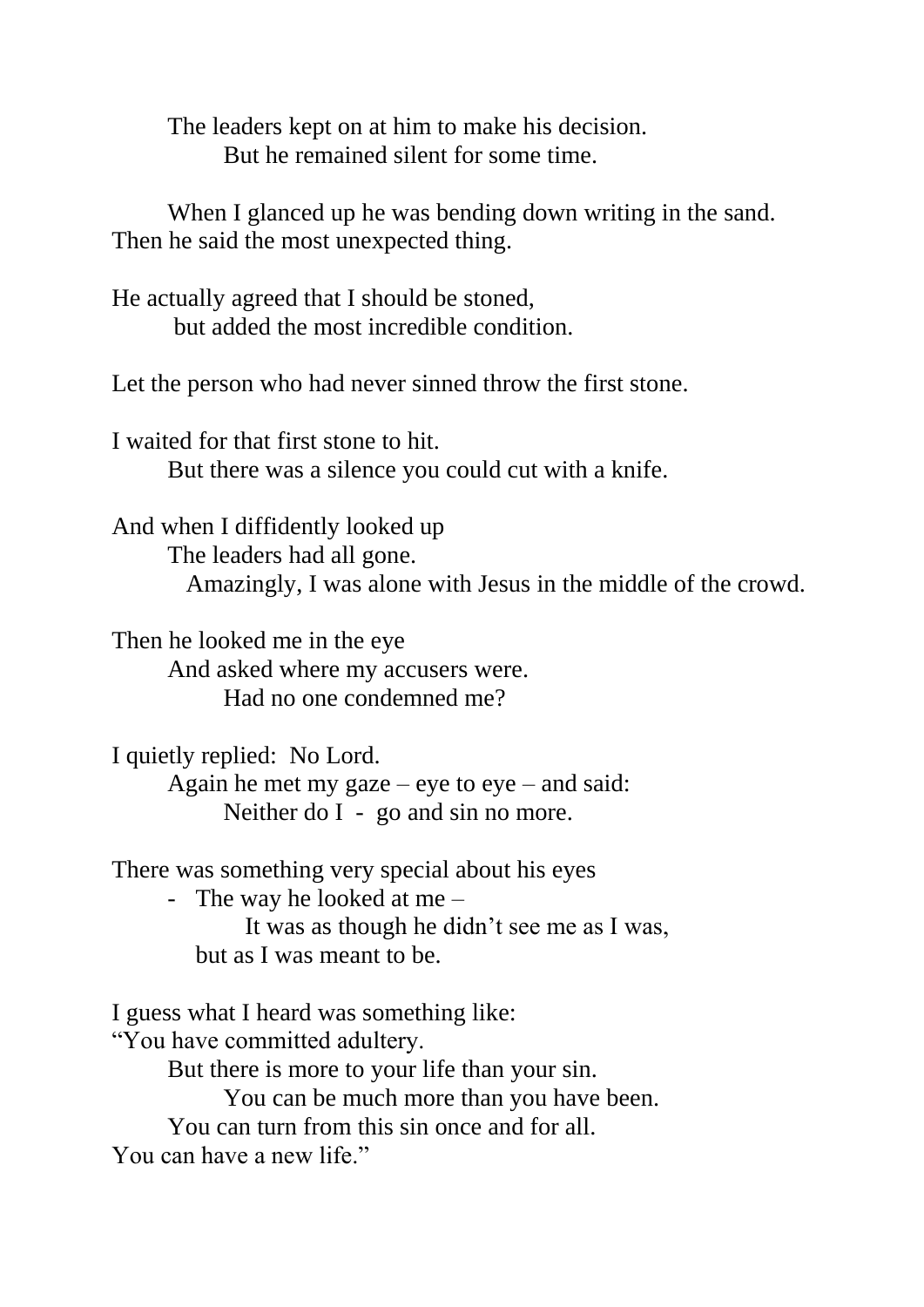And you know what? My nightmare had become a dream.

A dream of a new beginning, A dream of a forgiven past, A dream of a changed life. And Jesus was responsible for all of this.

His words brought forgiveness and release from my shame. I sensed that he was the only one who was without sin, but he forgave me, and gave me new hope.

He definitely gave me freedom from the fear that had consumed me. Instead of shame, fear and despair, He gave me forgiveness, peace and hope. This day that began with a nightmare Ended with this new dream of a changed and meaningful future.

What do we understand about Jesus' character in this telling of the story?

What amazing understanding! What incredible compassion! What astounding love!

What is the best known bible verse related to God's love? We know don't we.

> It is John 3:16 and we probably know it by heart: "For God so loved the world that he gave his only Son . . ."

And it is a great verse.

But John 3:17 is just as important:

"For God did not send his Son into the world to condemn it, but to save the world through him."

There are some Christians who talk and behave as though the chief reason Christ came was to condemn people.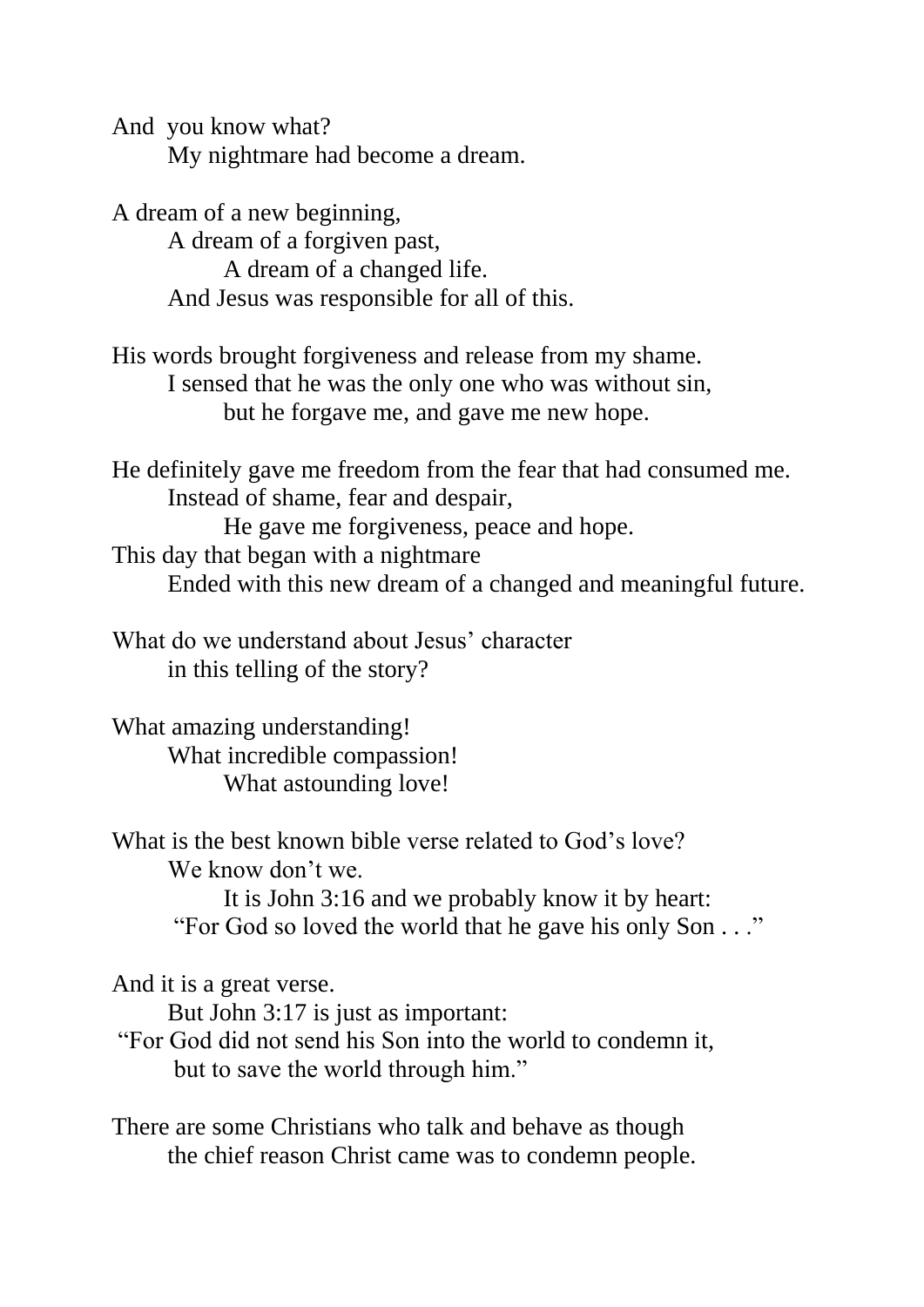And if Christ won't condemn certain people,

then these Christians certainly will.

They have their list of those who don't quite measure up.

You know what is sad?

Many non-christians think that these people speak for Christ. They do not.

Christ even forgave those who crucified him.

There is a humorous story about a community that held an Easter pageant.

Different people in the community played the various characters. Jesus' character was played by a big, burly oil-field worker, primarily because he was the only one strong enough to carry the heavy wooden beam that was to be Jesus' cross.

As they came to the part in which Jesus was being led away to be crucified, a little man who was simply part of the jeering crowd got caught up in the emotion of the moment. He joined in the shouts of "Crucify Him! Crucify Him!"

As the man playing Jesus was being led away, carrying the cross upon his back, he had to walk right in front of this little man who was still shouting at the top of his lungs.

In fact, he got so carried away that he actually spat on Jesus. Suddenly everything came to a shocked standstill. The big, burly oil-field worker stopped, wiped his face dry, looked at the little man, and uttered the most memorable line in the entire play: "I'll be back to take care of you after the Resurrection!"

Well, that is a very human response to being spit upon, but it was not Jesus' response.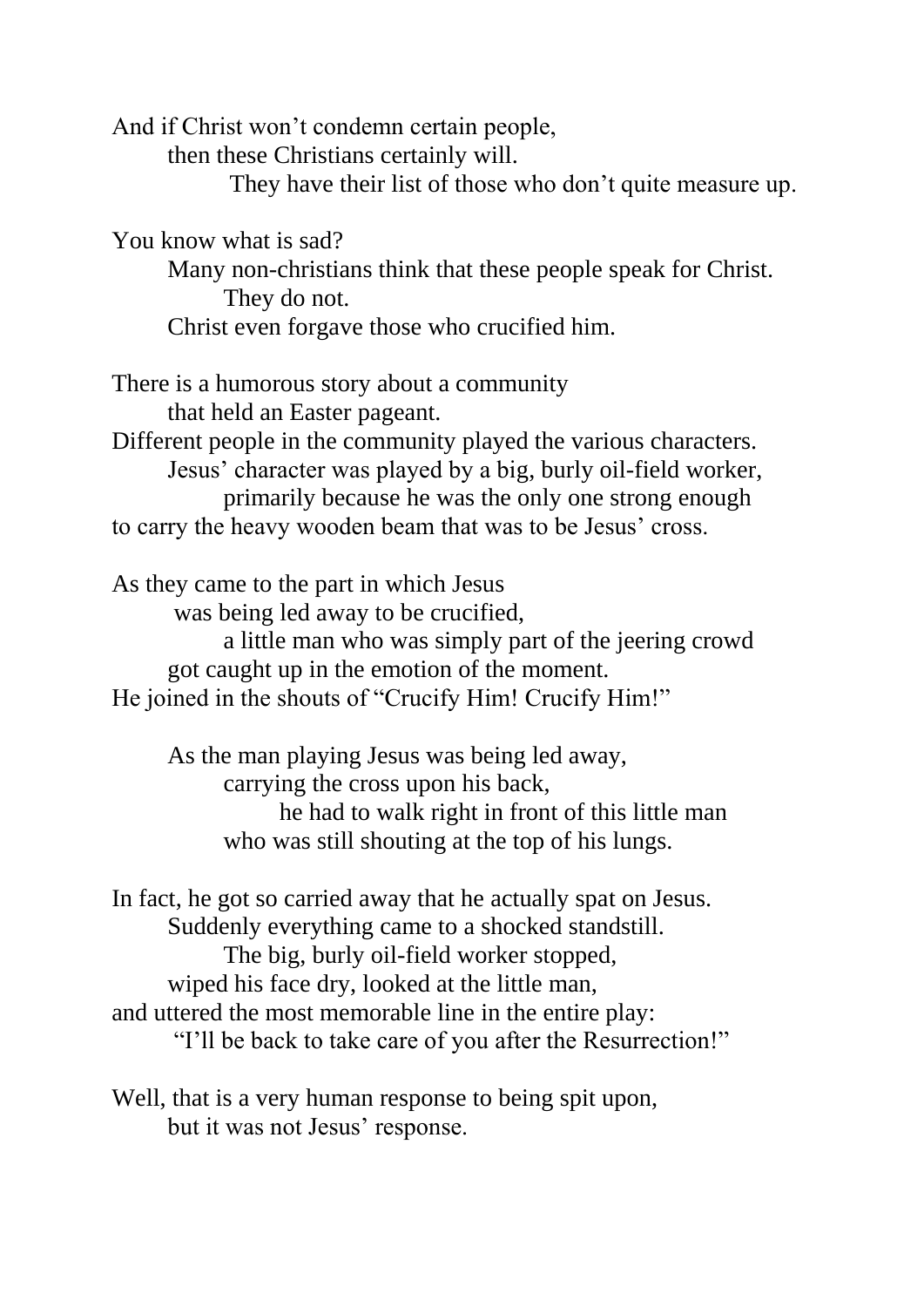He forgave his enemies,

those who cursed him, spit upon him,

drove nails through his hands.

Even them – he sought to love, and not to condemn.

Someone has written:

"We blaspheme Christ when we condemn others in Christ's name. He did not come to condemn. He came to save. He is the Saviour of the world."

Jesus treated this woman with dignity, compassion and love.

But he was also honest about her sin. He didn't pretend it didn't matter. He didn't tell her it wasn't important.

The wonderful thing about the grace of Jesus, Is that it isn't just about forgiving the past It is about strength for today, And hope for tomorrow.

Remember when we use the common benediction which begins with the words: "And now may the grace of our Lord Jesus Christ" It is about His grace being with us, To strengthen and enable us to live.

So the grace we receive from Jesus that forgives our sin when we don't deserve forgiveness, the grace that changes our past also changes our future.

I am totally sure that the forgiveness, grace and compassion of Jesus Meant that woman was not only 'not the same',

She was totally different.

- renewed, restored, reformed.